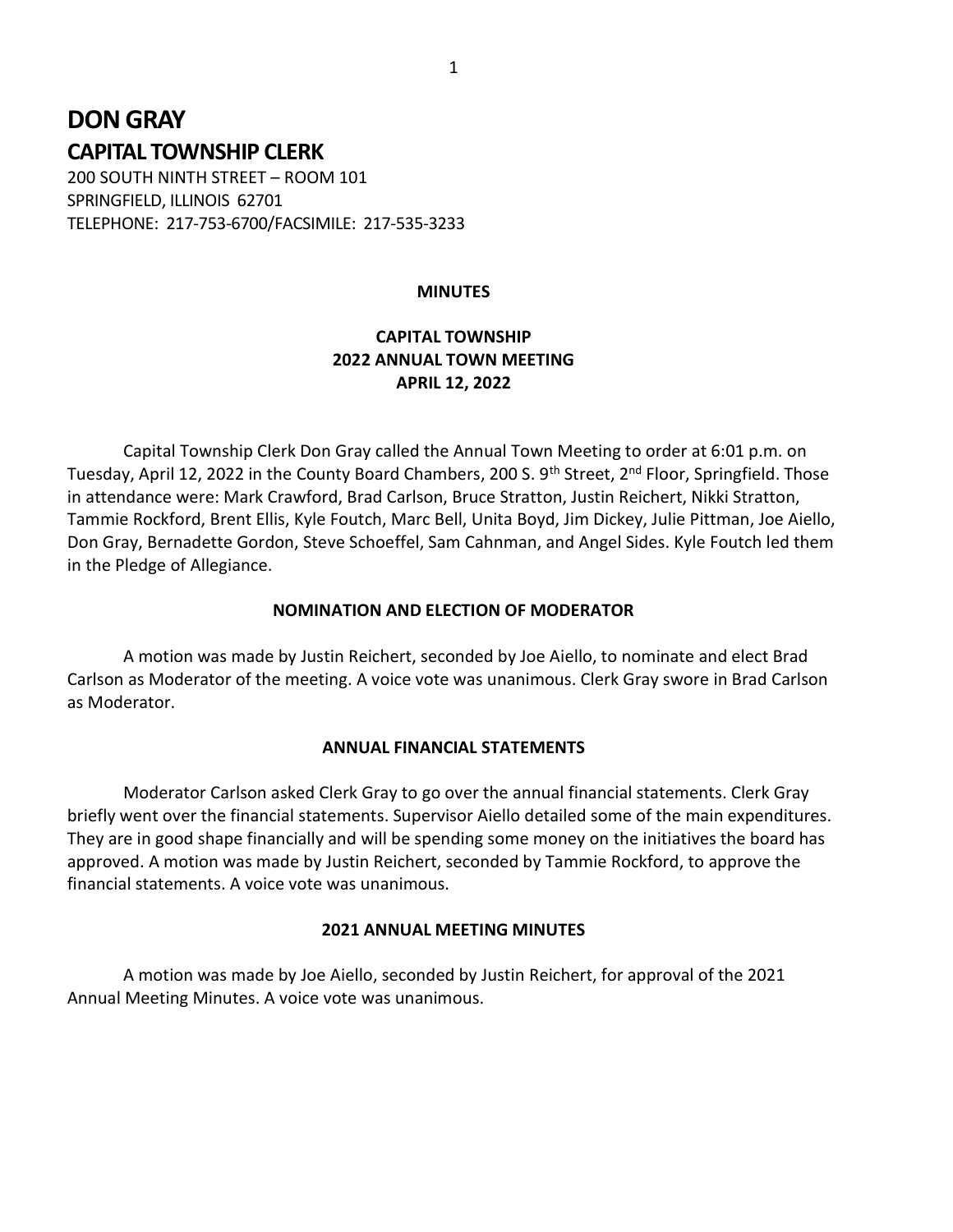## ADVISORY QUESTIONS FOR NOVEMBER 8, 2022 ELECTION

Clerk Gray read Advisory Question #1. It asks, "Should the State of Illinois, their agencies and political subdivisions, set a date of 2030 for achieving 100% clean and renewable energy?" There was no motion to consider Advisory Question #1.

 Clerk Gray read Advisory Question #2. It asks, "Should the State of Illinois, their agencies and political subdivisions, call on the federal government to pass an Improved Medicare for All program to ensure access to affordable and quality healthcare for all?"

 A motion was made by Sam Cahnman, seconded by Bernadette Gordon, to consider Advisory Question #2. Sam Cahnman stated he thinks this is something the public should have the right to speak their mind on. Medicare for all is a hot issue all across the country, and he thinks it would be proper for this township to allow the voters of Capital Township to let their elected representatives know their position on this issue. This does not mean you support Medicare for all, but it means you allow the voters of Capital Township to vote on whether they want it or not.

 Jim Dickey asked if anyone is going to be providing information to the voters on exactly what this proposal means. Sam Cahnman explained it would be up to the proponents of this and for the opponents to speak out on the issue prior to the Election. Brad Carlson stated it is more of a mechanical issue similar to someone running for office. Sam Cahnman stated he thinks the voters of Capital Township are intelligent and informed, and this is an issue talked about widely in public discussions in the news media. They should have enough trust in the voters of their township to vote whether they think this is in their best interest or not.

 A voice vote carried on the motion to consider this question. Justin Reichert asked for a roll call vote on the motion. Upon a roll call vote, there were 5 Yeas – 11 Nays – 2 Present. Those voting Yea were: Marc Bell, Unita Boyd, Bernadette Gordon, Sam Cahnman, and Angel Sides. Those voting Nay were: Mark Crawford, Brad Carlson, Bruce Stratton, Justin Reichert, Nikki Stratton, Tammie Rockford, Brent Ellis, Kyle Foutch, Jim Dickey, Julie Pittman, and Steve Schoeffel. Those voting Present were: Joe Aiello and Don Gray. The motion failed.

 Clerk Gray read Advisory Question #3. It asks, "Should the State of Illinois adopt an independent citizen's commission for the federal and state redistricting process that would be guided by principles established in fair maps initiatives?"

 A motion was made by Sam Cahnman, seconded by Jim Dickey, to consider Advisory Question #3. Bernadette Gordon asked if this means they would be able to redistrict the mapping of how people vote. She asked for a little more detail. Attorney Justin Reichert stated they are required to take the language exactly as it stands in front of them and as it exists, unless the proponent of it were present to explain it. Ms. Gordon asked how they would vote on it if they don't understand it. Mr. Reichert stated he understands, but it was produced by a citizen and the language has to be presented exactly how the citizen provided it. Sam Cahnman explained that under Illinois law a voter in the township could place on the agenda of the annual meeting an advisory question to be voted on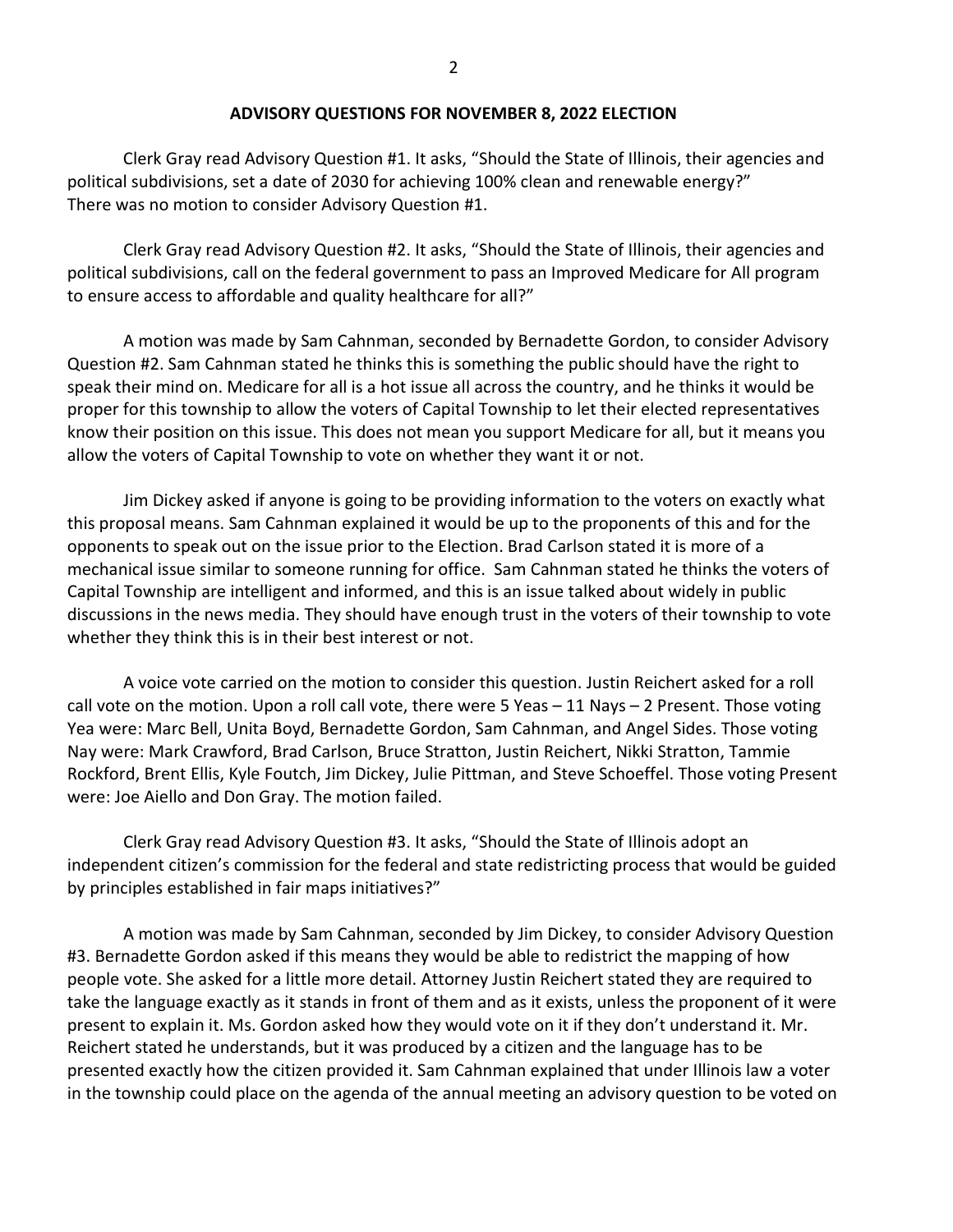at the next election with the signatures of ten or more township voters. He thinks this question of needing a citizen's commission to redraw the districts is something that was supported at the state level by the Republican Party and at the county level by the Democratic Party. It's a good idea. There is too much partisan redistricting where the legislators decide who their voters are instead of the voters deciding who their representatives are on public bodies. This is only advisory, so all they do by voting yes on this is to put it on the ballot and let the citizens of Capital Township vote to let their elected representatives know how they feel.

 Clerk Gray called the roll on the motion to consider Advisory Question #3. Upon the roll call vote, there were 3 Yeas – 13 Nays – 2 Present. Those voting Yea were: Jim Dickey, Sam Cahnman, and Angel Sides. Those voting Nay were: Mark Crawford, Brad Carlson, Bruce Stratton, Justin Reichert, Nikki Stratton, Tammie Rockford, Brent Ellis, Kyle Foutch, Marc Bell, Unita Boyd, Julie Pittman, Bernadette Gordon, and Steven Schoeffel. Those voting Present were: Joe Aiello and Don Gray. The motion failed.

## 2023 ANNUAL MEETING

 A motion was made by Joe Aiello, seconded by Tammie Rockford, to set the date of the 2023 Annual Meeting to April 11, 2023. A voice vote was unanimous.

## PUBLIC COMMENT

 Sam Cahnman, residing at 400 E Jefferson, Springfield, commented. He stated that Illinois has more local governments than any other states in the country. They need to reduce the number of local governments. Capital Township has served its purposes for many years, but he thinks it has outlived its usefulness. It has its boundaries that are essentially the same as the City of Springfield. It makes sense to merge the township into the City of Springfield. The same thing was done with the City of Evanston and Evanston Township. They saved over \$1,000,000. It has been proposed that they merge into the county; however, he does not think that makes sense because you would have the County Board members who are elected from outside the township making determinations on how township tax dollars are spent. Under current Illinois law, the township and the City of Springfield, could enter into an intergovernmental agreement to merge the township into the county. He believes that should be done. It has been done in Evanston and a number of other townships where the township is nearly coterminous with the city that it is in. For the County to take over, it would be taxation without representation. In the latest study he has seen, it shows for welfare, the township was spending about 50% in administration expenses for each dollar of benefits handed out, which is considered high by the independent group that reviews charitable expenditures. It shouldn't be any higher than 33%. He urges the Township Board to consider merging with the City of Springfield and eliminating one form of government. They have way too many forms of government in the State of Illinois.